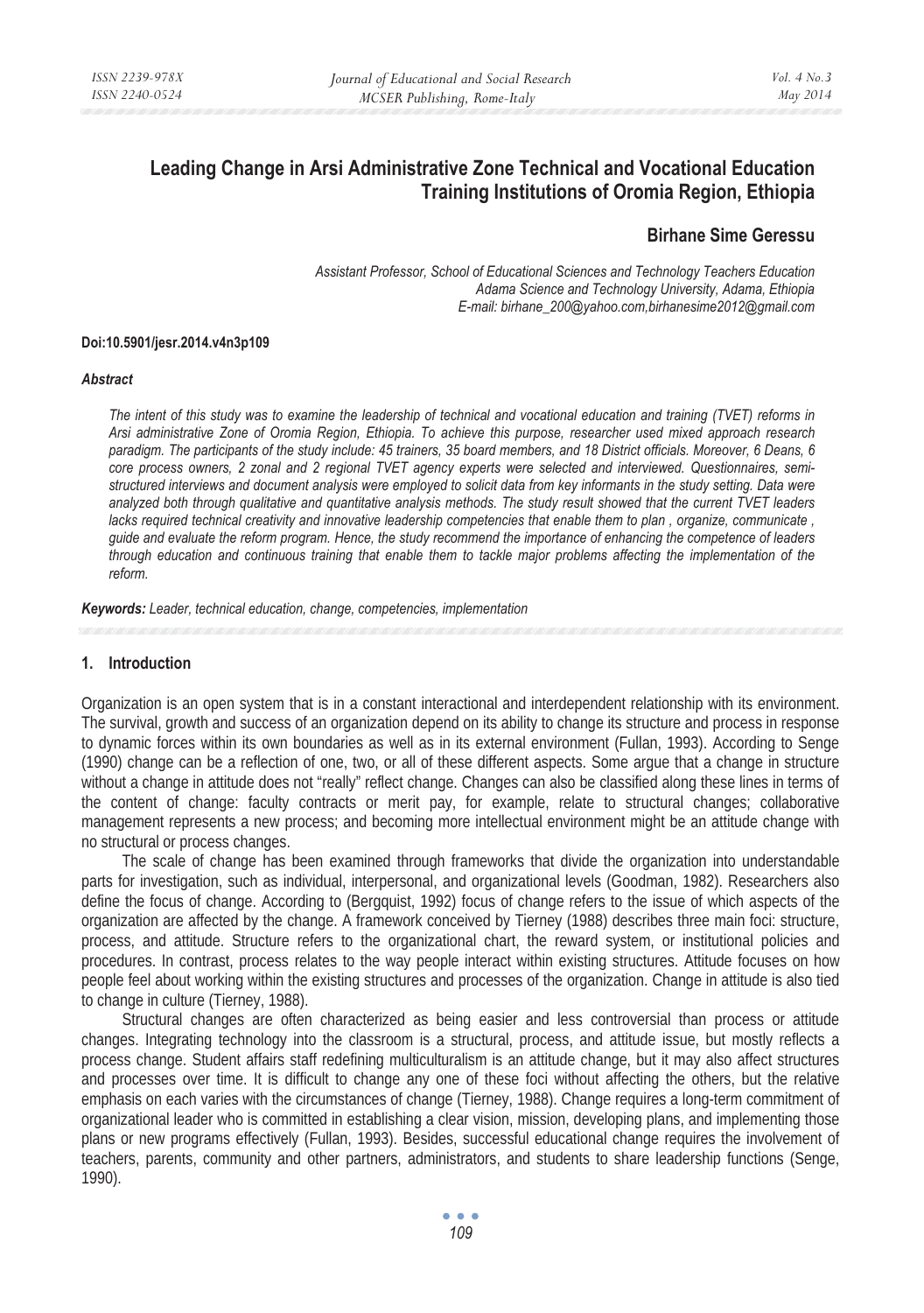| ISSN 2239-978X | Journal of Educational and Social Research | Vol. $4$ No. $3$ |
|----------------|--------------------------------------------|------------------|
| ISSN 2240-0524 | MCSER Publishing, Rome-Italy               | May 2014         |
|                |                                            |                  |

Louis and Miles (1990) also found role expected from leaders for successful change implementation. According to them, leading successful change involves developing and managing six critical components of schooling. These are: (1) having a clear , strong, and collectively held educational vision and institutional mission ; (2) having a strong , committed professional community within the school; (3) creating learning environments that promote high standards for student achieving; (4) sustaining professional development to improve learning; (5) establishing successful partnerships with parents, health and human service agencies, businesses, universities, and other community organizations; and (6)systematic planning and implementation process for instituting needed changes. Therefore, for successful change institutional leader should encourage and support the development of cooperative school culture, with clear institution missions and processes, structures, and resources that allow educational change to flourish (Dawson, 1994). Successful institutions also should have leaders who are committed to provide high- quality learning for all students, initiating, implementing, and integrating programs that improve access to engaged teaching and learning for all students.

In general, the above discussions showed that change in educational institution is complex that requires school leader who understand the change process, learn to overcome barriers and cope with the chaos that naturally exists during the process of change. It is with this ground that the researcher finds it appropriate to investigate the competence and roles played by TVET leaders in implementing TVET reform in Arsi administrative Zone of Oromia Region, Ethiopia.

## **2. Statement of the Problem**

The 2000 UNESCO and ILO's General Conference on Technical and Vocational Education and Training defines TVET as the study of technologies and related sciences, and the acquisition of practical skills, attitudes, understanding and knowledge related to occupations in various sectors of economic and social life. Emphasizing on this, UNESCO (2002:75) states the importance of technical and vocational education and training (TVET) as follows: "the aim of TVET is to produce the work qualifications skills demanded in a given social and economic context and to contribute towards the implementation of national policy with regard to employment promotion, poverty reduction, private sector promotion, increased productivity and enhanced competition in both local and global market".

In this direction, the goal of TVET is to supply skills needed in the labour market, creating competent, motivated and adaptable workforce who is capable of driving economic growth and development of the country (Middleton, Ziderman, & Adams, 1990). Recognizing this, Ethiopian Government develops the first national TVET strategies in 2002. However, due to scarcity of resources, irrelevancy of curriculum to labour market needs, structural problem, shortage of TVET teachers and cost of TVET inputs and other related problems the objectives set for TVET were not successfully achieved(MoE, 2008).

To overcome the problem and to respond to the required skills and qualification in the labour market the previous 2002 TVET strategy was revised in early 2008. Consequently, the major objectives of the new on-going TVET reform program is to create competent, adaptable and innovative workforce, contributing to poverty reduction and socioeconomic development through facilitating demand driven, high quality TVET for all people in need of skills development (MoE,2008). However, the implementation of this reform is not effective at micro-level and this problem creates gap between macro-level planning and ground-level implementation (Shigeru, 2009). Moreover, according to regional 2010/11 performance evaluation the implementation of the reform program is under question. Besides, the preliminary information of the researcher revealed that in most TVET institutions there is a tendency of fixing to old system of managing training programs.

Hence, the purpose of study is to investigate the role played and challenges faced by TVET leaders' during the implementation of the reform program. To meet the stated purpose of the study the following basic questions were formulated as a guide for treating the problem. (1) To what extent does the current TVET reform have been implemented at institutional level? (2) What actions do TVET leaders' took during the implementation of the reform program? (3) Are current TVET leaders' competent enough to effectively implement the reform program? (4) What major factors adversely affect the implementation of TVET reform program?

## **3. Scope of the Study**

To examine the extent of the implementation of TVET reform and the competence of TVET leaders in implementing TVET reform, the study was bound to 6(50 %) TVET institutions which were established before the implementation of newly designed TVET reform program. Consequently, the selected TVET institutions are Asella, Athelet Kenenisa Bekele, Arsi-Robe, Arbagugu, Bekoji, and Sagure. Even though, the study would be delimited to six TVET schools, it is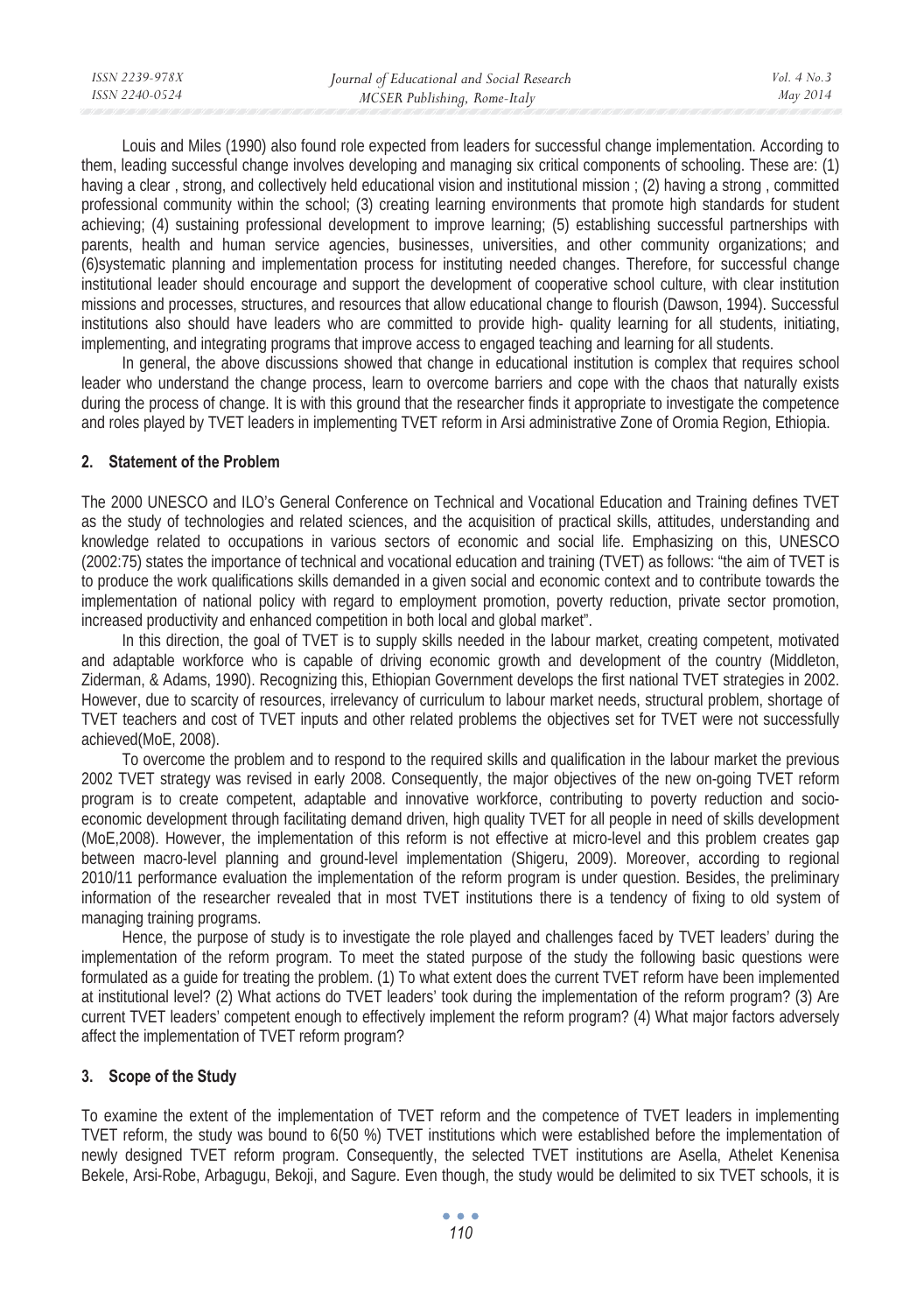believed that the study would still give some insights to the rest TVET institutions. The time horizon of the study was also delimited between 2008/9-2010/11 academic years.

## **4. Research Methodology**

This study is aimed at assessing the expected and actual role played by TVET leaders in implementing TVET reform in Arsi administrative Zone of Oromia Region, Ethiopia. The empirical investigation is based on the mixed methods research paradigm, predominantly on the quantitative research method. In order to get first hand information, primary data was collected from TVET trainers, Woreda TVET officials, and TVET board members. Those groups were taken as research participant because they have direct relation with the issue under consideration. Accordingly, based on the number of respondents by using simple random sampling technique 45 trainers (15.73%), 18 (75%) District TVET officials and 35 (21.48%) TVET board members were selected as sample respondents. In order to obtain first hand information, primary data was collected from the subjects through questionnaire and interviews. Finally, different methods of analysis relevant to each variable were employed to analyze the gathered data. The data collected in a qualitative approach were analyzed by using case by case and cross-case analysis. The raw data collected through a quantitative approach were tallied, tabulated, and analyzed by using percentage and mean.

### **5. Results and Conclusion**

The main sources of information were four major groups: trainers, TVET board members, and Woreda TVET officials. The questionnaire was distributed to sampled respondents that include 45 trainers 35 TVET board members, and 18 District TVET officials. Out of the total number of questionnaire distributed among the three study groups, 43 (95.5%) from the trainers/teachers, 31 (88.6 %) from TVET board members, and 16 (88.9%) from District TVET officials were filled in and returned. Moreover, 6 TVET principals, 6 core process owners, 2 Zonal and 2 Regional TVET experts were interviewed. Regarding the service years of respondents, it was observed that more than 73 % of trainers have served above 6 years and 58.33% District TVET officials have an experience less than 5 years. With respect to academic qualification, 84.44 % of the trainers and 100% of principals were degree holders. However, all TVET principals in Arsi administrative zone, no one are graduated from the field of engineering. The implication, thus, is that principals were lack technical competence which may have an impact on bringing innovative ideas and leading the current reform program effectively.

### **6. Level of Implementation of TVET Reform**

TVET teachers, TVET board members and Woreda TVET experts were asked to rate the level of implementation TVET reform in their respective TVET institutions. A five point scale ranging from rarely implemented (1) to fully implemented (5) was given to respondents to make their alternative choices. Accordingly, respondents rate their response on each major areas of reform.

|                | Areas of TVET reform                                                                                                         |          | Mean of respondents |                |  |  |
|----------------|------------------------------------------------------------------------------------------------------------------------------|----------|---------------------|----------------|--|--|
| No I           |                                                                                                                              |          | <b>TVET</b> board   | Woreda TVET    |  |  |
|                |                                                                                                                              | $N = 43$ | members $N=31$      | officials N=16 |  |  |
|                | Equal access for all target groups ensured                                                                                   | 2.35     | 2.32                | 1.87           |  |  |
| $\overline{2}$ | TVET institution and enterprises starts cooperative training                                                                 | 1.54     | 2.11                | 2.37           |  |  |
| 3              | Trainees have got a chance to work and learn the occupational practice in<br>a real life situation (apprenticeship training) | 1.95     | 2.33                | 2.47           |  |  |
| $\overline{4}$ | TVET institutions develop curricula that are based on the national<br>occupational standards                                 | 2.33     | 2.23                | 3.77           |  |  |
| 5              | curricula considers local labour market requirement                                                                          | 2.11     | 2.42                | 2.59           |  |  |
| 6              | TVET programmes are organized in modular fashion                                                                             | 3.51     | 3.53                | 3.58           |  |  |
|                | Modules describes an employable set of competences                                                                           |          | 2.35                | 2.67           |  |  |
|                | Overall mean                                                                                                                 | 2.27     | 2.44                | 2.82           |  |  |

**Table I:** Mean Rating on the Level of Implementation of TVET Reform

Mean < 2.50 low; mean 2.51-3.75 average; mean 3.76 -5.00 high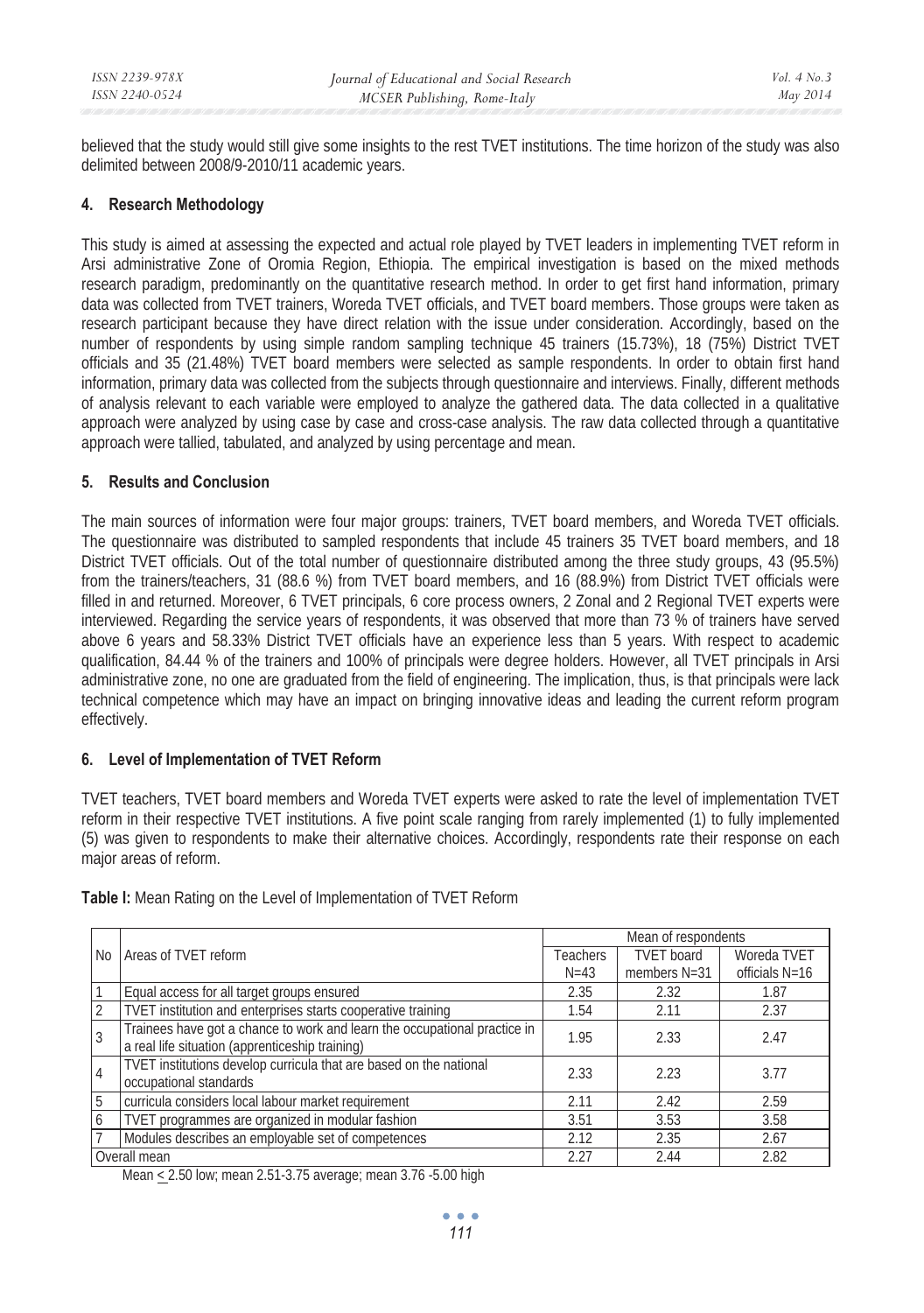| ISSN 2239-978X | Journal of Educational and Social Research | Vol. $4$ No. $3$ |
|----------------|--------------------------------------------|------------------|
| ISSN 2240-0524 | MCSER Publishing, Rome-Italy               | May 2014         |
|                |                                            |                  |

The first item of Table I, ask the opportunities of citizens to get the chance to be trained inside TVET institutions. As depicted from the table all groups of the respondents labeled access of training for all target groups was low (mean < 2.5). The document analysis and observation made at institutional level also assures that the current number of trainees are few and all TVET institutions cannot afford the training program which are needed by the applicants.

TVET principals also agree with the reality on the ground but the reason given during the interview session were inadequacy of trainers, financial resources, shops, machines, and related training materials. Furthermore, the weak link between: national development policy and the role of TVET, skills needs in industry and educational curricula; TVET institutions and Universities; and formal training and firm-based training affect the successful implementation of the reform program. Item 2, in Table I was intended to know the extent of the implementation of cooperative training between TVET institution and enterprises. To this item all group of respondents affirmed that the partnership program between TVET institution and enterprises were low.

Item 3, of Table I, deal with apprenticeship training. This is to see whether trainees have got a chance to work and learn the occupational practice in a real life situation. As observed from the table again the respondents unanimously reported that the apprenticeship training were low. This implies that TVET and industry linkage is weak which results in underutilization of resource and production of incompetent graduates to the labour market. Item 4 and 5 of Table I deal with the development of TVET curriculum that is based on the national occupational standards. On this point, however, group of respondents show difference.

According to teachers and TVET board members the current TVET curriculum developed at institutional level was not up to the expected standard and does not consider specific target group and local labour market requirement (mean value less than 2.5). But, District TVET officials argue that the current TVET curricula developed at TVET institutions in average it goes along with national occupational standard and satisfies the need for skilled manpower in the local labour market (mean= 3.77). The reason for this idea difference between respondents may be the proximity of respondents to the task. That is teachers and TVET board members might have more understanding on the issue than District TVET experts.

TVET principals also support the idea of teachers and TVET board members. According to them the current TVET curriculum developed at institutional level was not up to the expected standard. The reason given by the principals was the low competence of teachers to adapt and develop curricula that satisfies the need of the labour market. On the other hand, through open ended question teachers responded that TVET principals lack technical skill to guide the general preparation and implementation of TVET curriculum.

The 6<sup>th</sup> and 7<sup>th</sup> items of Table I ask about the organization of TVET programs and the description of modules. As depicted from the table, all groups of the respondents labeled that the current TVET program are organized in modular fashion. However, for the teachers and TVET board members module prepared at institutional level does not fully describe employable set of competences. Nevertheless, may be for the same reason stated above District TVET experts argues differently from teachers and TVET board members. For them the module developed at TVET institution level partially contains and describes an employable set of competences. The interview made with TVET principals affirmed that the status of the TVET module in containing competency needed in the labour market were low. The major reason given by TVET leaders was teachers' lack practical competence (industrial experience) to include all competence needed in the world of work. According to them teachers seems competent in the area of subject area and TVET curriculum.

From the response given for open-ended questions raised for trainers, board members and District TVET officials, it is possible to infer that the integration among formal, informal and non-formal training, the world of work and TVET system and the involvement of stakeholders was low. Besides, industry lacks awareness to provide in-company and cooperative training for trainees. Generally, the finding implies that the designed TVET reform program was not fully implemented. The reasons given were: TVET trainers lack capacity and practical competence in developing relevant curricula, weak cooperative and apprenticeship training, and inability to develop curricula that consider local labour market. However, many structural reform programs were implemented almost in all sampled TVET institutions.

### **7. Competencies of TVET Leaders in Implementing TVET Reform**

Changes in organizations are more and more common. They appear at faster pace and employees are expected to be even more adaptable. Besides, leaders should play an important role in setting an example for all those values, behaviors and considerations expected from employees. According to Bennis (1987; cited in Yukl (2006) leadership competencies are the clusters of vision and goal setting, interpersonal and technical skills regarding the specifics of the organizations in which the leaders work. It involves, integrity, communication, developing others, result orientation,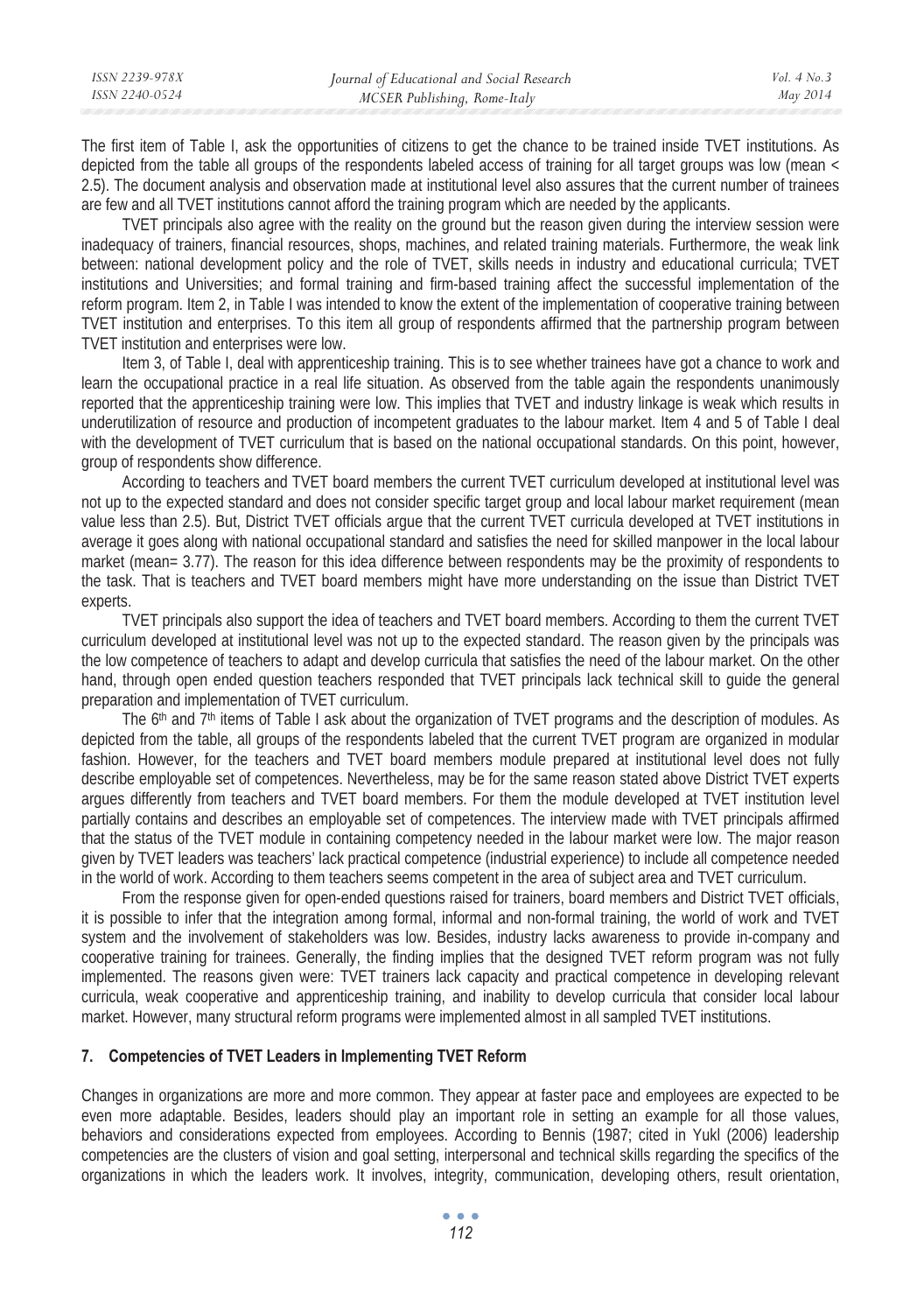| ISSN 2239-978X | Journal of Educational and Social Research | Vol. $4$ No. $3$ |
|----------------|--------------------------------------------|------------------|
| ISSN 2240-0524 | MCSER Publishing, Rome-Italy               | May 2014         |
|                |                                            |                  |

change management, problem solving, strategic thinking, customer focus and team leadership are categorized under leadership competences. In this regard, respondents were asked to point up the competences of current TVET leaders' in implementing TVET reform. According to the result obtained, Table II item 1-4, the response given by teachers, TVET board members and District TVET officials were more or less the same. Accordingly, Table II, item 1, deals in assessing the creativity and innovative competence of current TVET leaders. As it is seen in table below majority of respondents argue that the current TVET leaders are weak in introducing new innovative ideas which is model for their followers and facilitate the achievement of intended reform program. More specifically, it was responded that leaders' in Arsi zone TVET institutions somewhat encourage change implementers and their supporters to innovate new idea; however, they do not adequately challenge their follower to search new knowledge and to be innovative problem solver.

To respond to the changing skills needs of the economy, and to be proactive in regard to technological and industrial change, TVET leaders need to be more independent from interference of various authorities (UNESCO, 2002). Related to this issue respondents were asked questions and the response goes with the responses given for Table 4 that indicates as leaders lack technical competence to effectively guide and monitor technical activities and implement the change process. Furthermore, Item 2, leadership behavioral competence was forwarded for respondents. Without major difference almost all respondents argue that current TVET leaders frequently use opportunities to work with followers, facilitate communication between people in the institution and encourage sense of mutual accountability.

Besides, they were competent enough to effectively identify and manages potential conflict within and works to resolve conflict among team members. Furthermore, majority of respondents argue that the current TVET leaders coordinate efforts toward goal achievement and have sense of accomplishment of TVET reform. However, they lack to develop and implement visible plan, to organize, and efficiently use scarce resources.

|                |                                                                                                          | Mean of respondents |                              |                          |  |  |
|----------------|----------------------------------------------------------------------------------------------------------|---------------------|------------------------------|--------------------------|--|--|
|                | No. Behavioral leadership competences<br>Teachers                                                        |                     | <b>TVET</b> board<br>members | Woreda TVET<br>officials |  |  |
|                | Creativity and innovation competences                                                                    |                     |                              |                          |  |  |
|                | • Encourage others to innovate new idea that enables the institution to<br>implement the intended change | 2.81                | 2.97                         | 3.24                     |  |  |
|                | • Challenging followers to be innovative problem solvers                                                 | 1.39                | 2.11                         | 2.46                     |  |  |
|                | • Search for new knowledge                                                                               | 1.71                | 1.91                         | 2.33                     |  |  |
| $\overline{2}$ | Team work and cooperation competence                                                                     |                     |                              |                          |  |  |
|                | • Frequently uses opportunities to work with others                                                      | 3.44                | 3.89                         | 4.04                     |  |  |
|                | • Facilitate communication between people                                                                | 4.14                | 4.59                         | 4.64                     |  |  |
|                | • Encourage sense of mutual accountability                                                               | 4.34                | 4.89                         | 4.74                     |  |  |
| 3              | Conflict management competence                                                                           |                     |                              |                          |  |  |
|                | • Effectively identifies and manages potential conflict within                                           | 3.76                | 4.01                         | 4.53                     |  |  |
|                | • Works to resolve conflict among team members                                                           | 4.21                | 4.52                         | 4.77                     |  |  |
| $\overline{4}$ | Managerial competence                                                                                    |                     |                              |                          |  |  |
|                | • Develop visible and relevant plan                                                                      | 1.77                | 2.12                         | 2.55                     |  |  |
|                | • Organize resources                                                                                     | 1.12                | 2.13                         | 2.45                     |  |  |
|                | • Generate and communicate the vision                                                                    | 2.63                | 3.98                         | 3.65                     |  |  |
|                | • Have technical competence regarding expected managerial task                                           | 1.91                | 1.87                         | 1.52                     |  |  |
|                | • Make sound decision                                                                                    | 2.87                | 2.99                         | 3.34                     |  |  |
|                | • Have sense of accomplishment/ achievement oriented                                                     | 3.55                | 3.53                         | 3.53                     |  |  |
|                | Average                                                                                                  | 2.83                | 3.25                         | 3.42                     |  |  |

**Table II:** Mean Rating on the Competencies of TVET Leaders in Implementing TVET Reform

N=75 Mean < 2.50 low; mean 2.51-3.75 average; mean 3.76 -5.00 high

Moreover, in the open ended questionnaires 73.3% interviewees' anonymously agree that the reform program was not fully implemented. The reason for unsuccessfulness in the implementation of the current TVET reform program was lack of adequate and relevant leadership competencies such as coaching, empowering, building the commitment of employees, developing learning organization, creating cultures for stakeholders' collaboration and building and strengthening teamwork. In addition, inability of the leader to introduce new innovative ideas and ineffective procedures followed by leaders during the implementation of the reform program affects the realization of TVET reform program.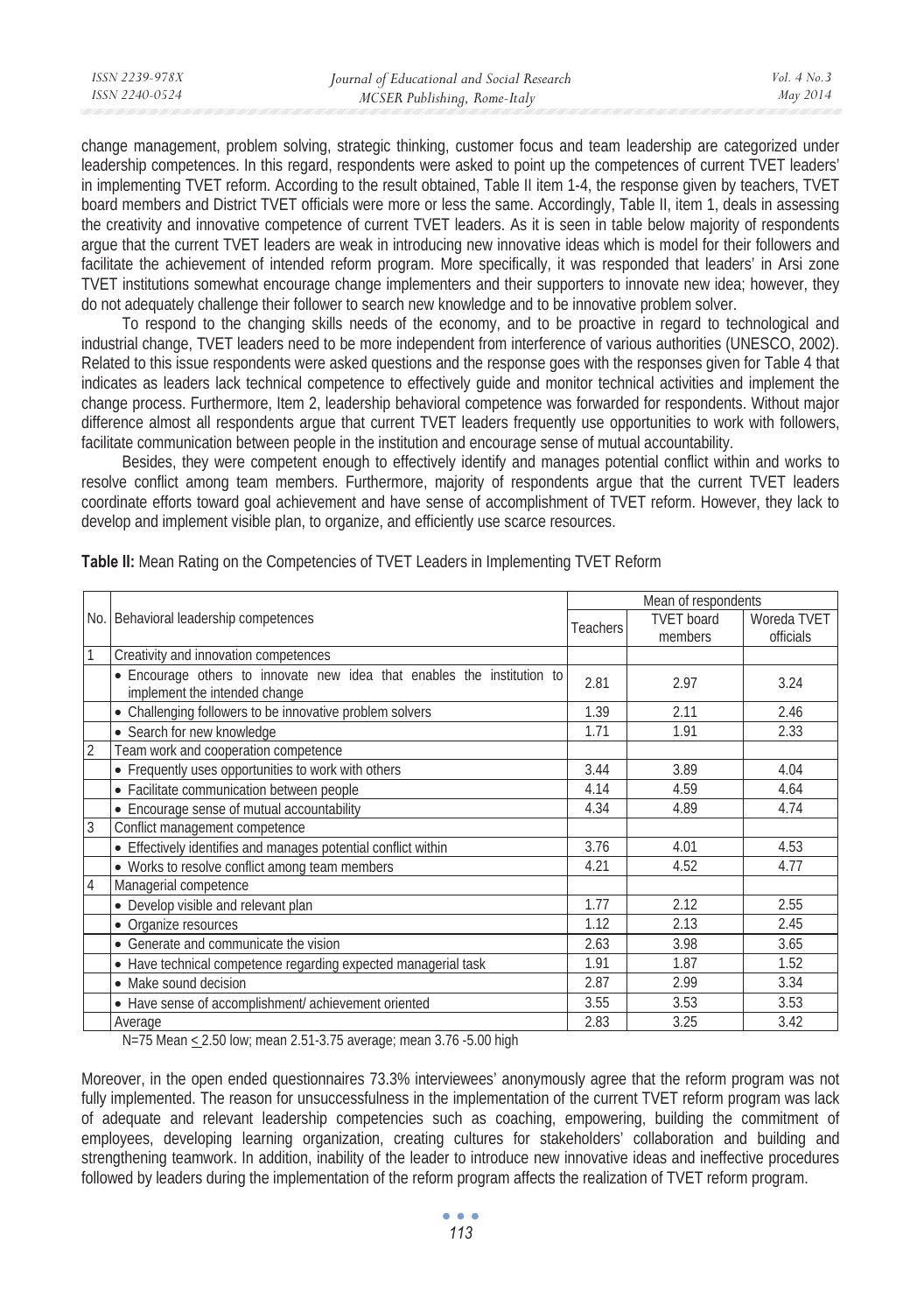| ISSN 2239-978X | Journal of Educational and Social Research | Vol. $4$ No. $3$ |
|----------------|--------------------------------------------|------------------|
| ISSN 2240-0524 | MCSER Publishing, Rome-Italy               | May 2014         |
|                |                                            |                  |

In general, from the result it is possible to say that the current TVET leaders have human leadership skill to manage the human side. However, lack of technical skill hinders them not to plan, implement, communicate, control, monitor and evaluate technical matters.

## **8. Leaders' Actions and TVET Reform Implementation**

As shown in Table III below, a question was also presented to respondents to indicate the action taken by TVET leaders during the implementation of change. As the data in Table III, reveals in item 1.1 and 1.2, majority of respondents declared that the extent of knowing supporters and opponents of the reform and forming collision with the supporters of the change by TVET leaders was average with mean value 3.18 and 3.34 respectively. However, both group of respondents argue TVET leaders assign taskforce to guide implementation (mean= 3.65).However, the individuals assigned to implement the process of change were not competent enough (mean= 2.24).

In item 1.5 and 1.6 of Table III, respondents were asked on the ability of TVET leaders in making dramatic change and monitoring the progress of change. In this regard respondents rated that the capacity of current TVET leaders in bringing dramatic and symbolic change is average (mean= 2.76) but they monitor the progress of change (mean=3.54). Table III below generally indicates that all groups of respondents believe that organizational or structural action taken by TVET leaders during the implementation of change was average (mean=3.12).

| No.            | Extent of action taken by the leader during the implementation of reform | Mean value |
|----------------|--------------------------------------------------------------------------|------------|
|                | <b>Political / Organizational actions</b>                                |            |
| 1.1            | Identifies likely supporters and opponents of the change                 | 3.18       |
| 1.2            | Build a broad coalition to support the change                            | 3.34       |
| 1.3            | Fill key positions with competent change agents                          | 2.24       |
| 1.4            | Use taskforce to guide implementation                                    | 3.65       |
| 1.5            | Make dramatic and symbolic change                                        | 2.76       |
| 1.6            | Monitor the progress of change                                           | 3.54       |
|                | Overall mean                                                             | 3.12       |
| $\overline{2}$ | <b>People-oriented actions</b>                                           |            |
| 2.1            | Create a sense of urgency about the need for change                      | 3.63       |
| 2.2            | Prepare people to adjust to change                                       | 2.24       |
| 2.3            | Help people deal with the pain of change                                 | 2.09       |
| 2.4            | Provides opportunities for early success                                 | 2.35       |
| 2.5            | Keep people informed about the progress of change                        | 3.62       |
| 2.6            | Demonstrate continued commitment to the change                           | 2.32       |
| 2.7            | Empower people to implement the change                                   | 2.17       |
|                | Overall mean                                                             | 2.63       |

**Table III:** Actions taken by TVET Leaders during the Implementation of TVET Reform

N=75 Mean < 2.50 low; mean 2.51-3.75 average; mean 3.76 -5.00 high

To this end item 2 of Table III was posed to respondents to rate people oriented action taken by TVET leaders during the implementation of change. As depicted from the table, in average all respondents argue that TVET leaders inform stakeholder about the progress of change and create a sense of urgency about the need for change with mean value 3.62 and 3.63 respectively. However, the extent of preparing to adjust them self to change, helping people to deal with the pain of change, providing an opportunities for early success, demonstrating continued commitment to the change and empowering people to implement the change was low.

In short, the finding implies that no satisfactory organizational and people-oriented measures were taken by current TVET leaders during the implementation of TVET reform (mean=3.12 and 2.63). As a result the success of efforts to transform the organizational reform will be under question.

### **9. Factors Affecting the Implementation of TVET Reform**

In order to survive and thrive and to adapt to the changing conditions all organizations need to be changed. Unfortunately, due to the existence of different barriers every change process cannot leads to the expected results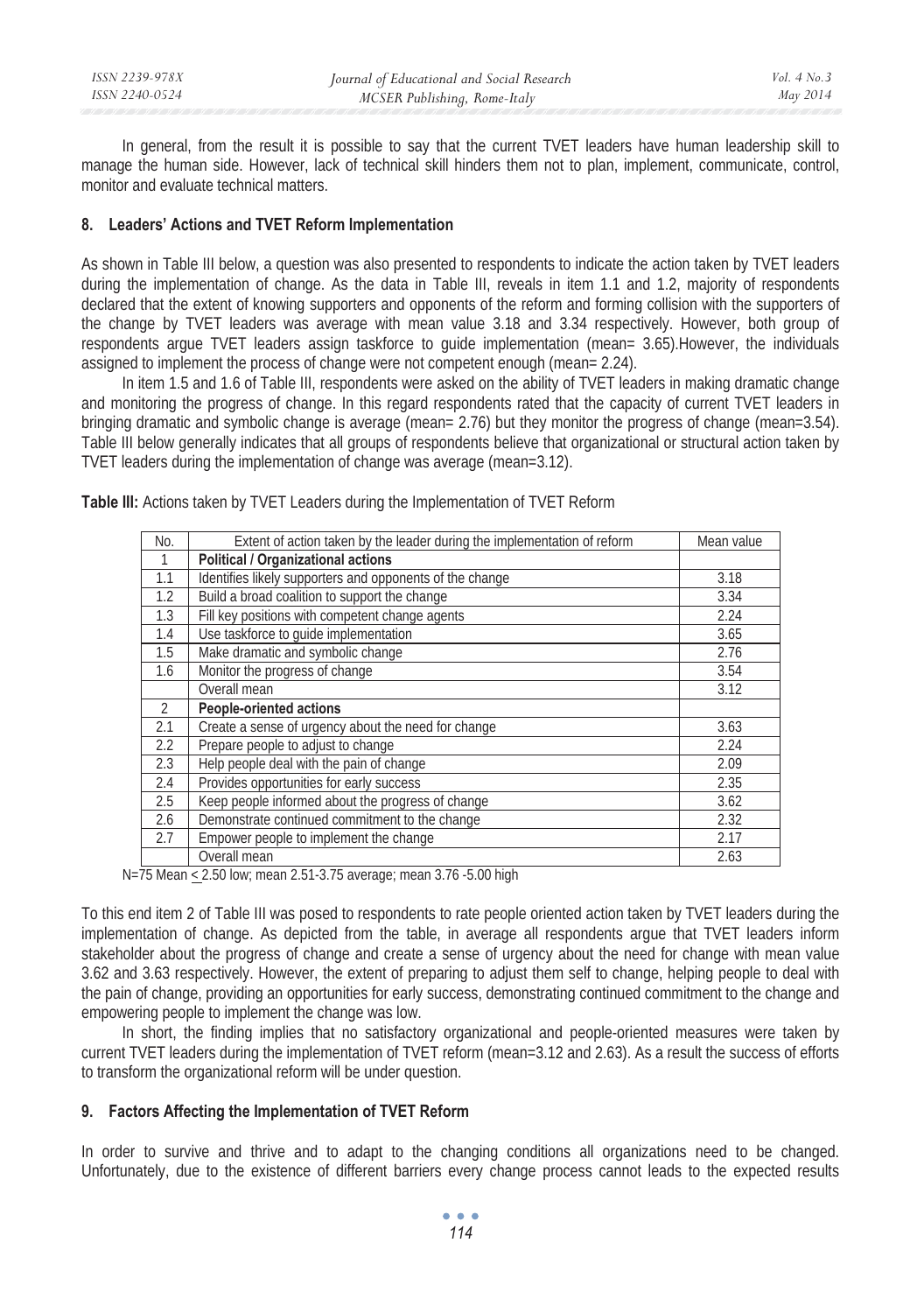| ISSN 2239-978X | Journal of Educational and Social Research | Vol. $4$ No. $3$ |
|----------------|--------------------------------------------|------------------|
| ISSN 2240-0524 | MCSER Publishing, Rome-Italy               | May 2014         |

(Conner, 1995; cited in Yukl, 2006). Change can be resisted by individuals or organization itself. Concomitant with this, questions related to factors hindering the effective implementation of TVET reform was posed to all groups of respondents. In general, respondents were asked to assess items with alternative ranging from "not at all" "to always".

 Accordingly, respondents argue that the major reason hindering leaders not to implement the reform program effectively are: lack of proper communication regarding the importance and urgency of change (84%), rapidity and extent of change (76%), fear to loss of power (82.67%), job insecurity (93.33%), and fear of unknown (78.67%). Also, lack of involvement of employee in planning phase (97.33%), ignoring the already established organizational culture (96%), and assumption of followers that the present situation is satisfactory (69.33%), and lack of trust and respect in the change initiator (86.67%).

| Factors                                            |    | Not at all |                | Occasionally |                | always |  |
|----------------------------------------------------|----|------------|----------------|--------------|----------------|--------|--|
|                                                    |    | %          | No.            | $\%$         | No             | $\%$   |  |
| Lack of proper communication regarding a change    |    | 1.33       | 11             | 14.67        | 63             | 84     |  |
| Rapidity and extent of change                      | 3  | 4          | 15             | 20           | 57             | 76     |  |
| employees are not involved in planning change      |    |            | 2              | 2.67         | 63             | 97.33  |  |
| Job insecurity                                     |    | 1.33       | 4              | 5.33         | 70             | 93.33  |  |
| Fear of unknown                                    | 4  | 5.33       | 12             | 16           | 59             | 78.67  |  |
| Habit pattern of the work group are ignored        |    |            | 3              | 4            | 72             | 96     |  |
| The present situation seems satisfactory           | 11 | 14.67      | 12             | 16           | 52             | 69.33  |  |
| Lack of trust and respect in the change initiator  | 3  | 4          |                | 9.33         | 65             | 86.67  |  |
| lack of trust (on the employee side)               | 52 | 69.33      | 21             | 28           | $\mathfrak{D}$ | 2.67   |  |
| Loss of power (on the leader side)                 | 11 | 14.67      | $\mathfrak{D}$ | 2.67         | 62             | 82.67  |  |
| Leaders lack technical skill                       |    |            |                | 1.33         | 74             | 98.67  |  |
| Inadequacy of training budget                      | 4  | 5.33       | 4              | 5.33         | 67             | 89.33  |  |
| Insufficiency of physical facilities               |    |            | 3              | 4            | 72             | 96     |  |
| Institutional culture cannot encourage risk taking | 73 | 97.33      | $\overline{2}$ | 2.67         |                |        |  |
| Lack of institution rewards for being innovative   | 69 | 92         | 6              | 8            |                |        |  |

**Table IV:** Rating on factors hindering the effective implementation of TVET Reform (N=75)

There are various types of organizational change. Some of them are revolutionary, evolutionary and planned change. While organizations needs to implement one of those types of change resistance from members of the organization are expected. Therefore, before implementing change organizational leaders should assure organizations readiness for change ( Susanto, 2008).

Concomitant with this, other questions was posed to respondents with the intention to identify the level of organizations readiness for change. As depicted from Table IV, as per 97.3% of the respondents, the current institutional environment was not motivating school community to be involved in planning and implement the reform program by taking risk. This may cause dissatisfaction of employee.

Organizations are continually confronted with the need to implement changes in strategy, structure, process and culture. This requires encouraging and rewarding individuals and groups who are innovative. In this regard, respondents were asked to rate about the institutional reward for innovative individuals and teams during the introduction and implementation of TVET reform. Accordingly, as it was seen from Table IV, institutions were not ready to reward individuals who brings innovative ideas and who are committed to implement the reform program. This shows that the institution climate cannot value effort and performance of trainers which may create resistance and dissatisfaction.

 Leading change in any organization including TVET institutions requires all leadership skills especially technical skills, and skill to create vision, justifying benefits of altering current organizational cultures and supporting the culture that is adaptable and can readily accept change (Beer, 1988). With this concept a question was forwarded to respondents in Table IV to examine status of leader's technical skills. As the data in Table IV shows, almost all respondents (98.67 %) rated that TVET leader's technical skills as low. The unanimity of the respondents indicates that the dimension of the problem. Besides, inadequacy of budget and training facilities affects the implementation of TVET reform.

During interview session TVET principals, core process owners and Woreda TVET officials' agree with major challenges rated by trainers'. They also confirmed as they lack technical skill to plan, monitor and evaluate technical activities carried out by trainers. On the contrary, they argue that the major problem they encounter during the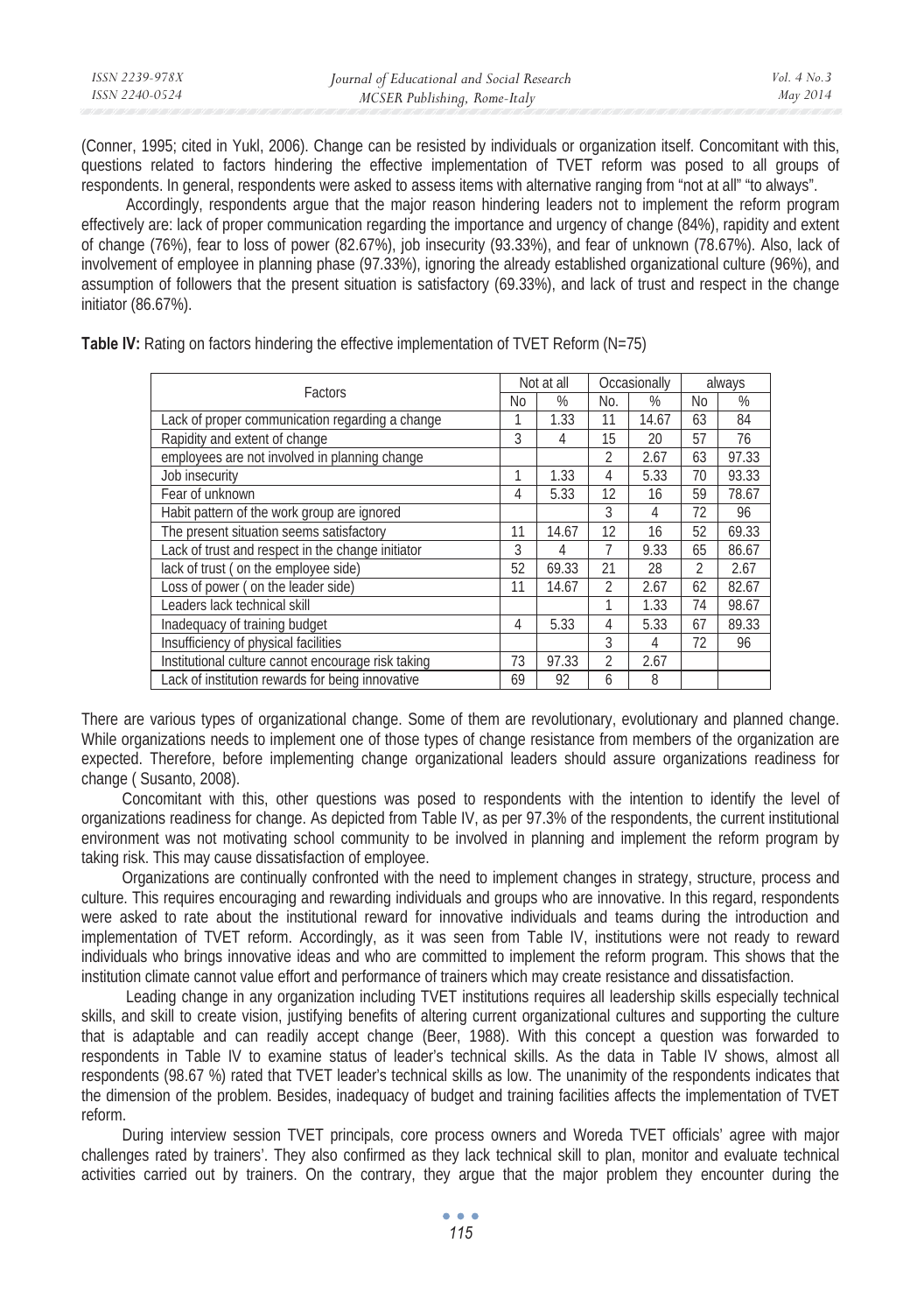| ISSN 2239-978X | Journal of Educational and Social Research | Vol. $4$ No. $3$ |
|----------------|--------------------------------------------|------------------|
| ISSN 2240-0524 | MCSER Publishing, Rome-Italy               | May 2014         |
|                |                                            |                  |

implementation of change/ reform was the lack of competence of trainers. According to them TVET trainers assume the competence assessment as waste of time and are less committed to copy, accumulate and transfer technology. In addition, trainers consider skill gap training as means of fringe benefits rather than improving their skill. Generally, trainers lack practical technical skills to equip trainees to work and learn in real life situation and to develop curricula in accordance with the national occupational standards and local labour market requirements.

Besides, TVET principals said that external factors such as continuous change in technology and labour market needs, political pressure without adequate budgetary support, high expectation of society and in some case silence and individualism hinders them not to implement the reform program as it was intended. Moreover, industries show less belongingness for outcome based training, low participation in competence assessment and preparation of occupational standard and assume that TVET is the duty of government. Moreover, trainees' bearing in mind center of competence (CoC) as their obstacle to determine their destiny and they are not taking into consideration cooperative training as the part of their regular training session.

 In general, the implementation of current TVET reform was affected by the institutional culture, low technical competence of TVET leaders, internal and external resistance to change, inadequacy of resources and unreadness of TVET institution to change. In addition, it is possible to conclude that the rate of employees to resist change was high. The major reasons were unreadness of organization for change, lack of involvement, inadequacy of proper communication and fear of consequences from employee and leaders side.

## **10. Conclusion**

Organization consists of people, whose perceptions can facilitate or undermine the effectiveness of the change program. In a change environment, the role of leader is very critical in inspiring people to support and participate in the change initiatives and in making organization ready for change process. Change also need competent change agent who able to generate new vision and communicate it effectively. Besides, leaders need to help people to clearly see their role in new ways of doing things in order to build commitment to change. However, the results of the investigation show that the current TVET leaders were not competent enough to introduce and implement the reform program efficiently in challenging situation. Besides, they did not made the institution to be ready for change, try to minimize employee resistance to change, and effectively utilizing resources. Moreover, from the data obtained it is possible to say that the current TVET leaders in Arsi Administrative Zone lack required technical , creativity and innovative leadership competences that enable them to plan, organize, communicate, guide, control, monitor and evaluate the reform program.

Besides, they were not frequently took relevant organizational and people-oriented actions to implement the reform program. As a result the reform program was not implemented as intended. In addition, concerned bodies were not identifying leaders problem and arrange training program that enables TVET leaders in Arsi zone to effectively implement the change.

## **11. The Way Foreword**

 Leading change in an organization requires leadership competences such as creating a vision of the future, justifying the benefits of altering the current systems or processes, and supporting an environment culture that is adaptable and can readily accept change. In general, to increase the rate of the implementation of change and to overcome new challenges facing them current TVET leaders need to develop their skill and competence through formal training, education, coaching, mentoring and through self exercise and experience.

Therefore, as much as possible Woreda TVET office needs to assign TVET leaders who have required technical and managerial skills and try to provide a chance for newly assigned leaders to get continuous and relevant on-the-job and off- the-job formal training that enable TVET leaders to tackle major problems affecting the implementation of the reform which in turn improves the performance of the institutions. Moreover, they should provide supervisory and professional support through periodic monitoring and evaluation of the achievement.

 Besides, TVET leaders should make an organization ready for change by articulating their vision and making the organizational climate conducive for change. In addition, they should strengthen the partnership program with concerned stakeholders to minimize different factors that affect the effective implementation of the reform program.